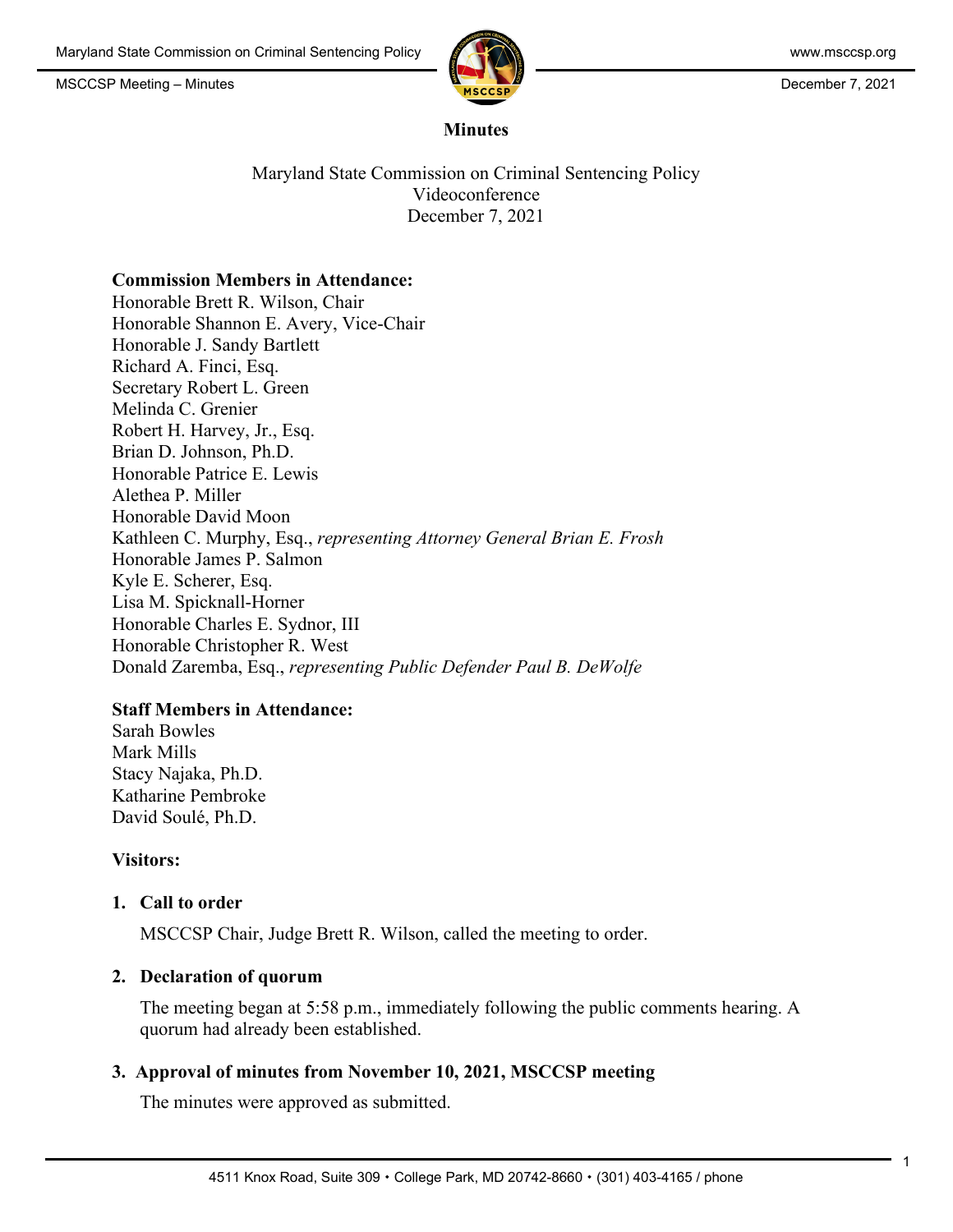

## **4. Guidelines Subcommittee Report – Judge Shannon Avery**

a. Proposed amendments to the sentencing matrices for drug and property offenses (**Action item**)

Judge Avery stated that the only issue on the agenda for the Guidelines Subcommittee Report is the proposed amendments to the sentencing matrices for drug and property offenses.

Judge Avery noted that the Guidelines Subcommittee met on October 19 and reviewed all of the issues and questions regarding the proposed amendments to the sentencing matrices for drug and property offenses. At that time, the Subcommittee voted 3 to 1 in favor of adopting the proposed amendments. At its November 10 meeting, the full Commission voted 11 to 1 in favor of tentatively adopting the proposed amendments, subject to the then-upcoming public comments hearing.

Judge Salmon made a motion to adopt the proposed amendments to the sentencing matrices for drug and property offenses. Mr. Finci seconded the motion. Judge Avery asked if there was any further discussion.

Mr. Harvey requested the opportunity to state his position for the record. Mr. Harvey echoed the sentiments expressed during the public comments hearing by the Harford County State's Attorney, Albert Peisinger. Mr. Harvey noted that he is currently the State's Attorney for Calvert County, though he started as an assistant state's attorney in Prince George's County. In the interim, Mr. Harvey worked as a defense attorney. During his 30-plus years as a private attorney, he had the opportunity to practice in most jurisdictions in the State. Mr. Harvey noted that, in his experience, judges sentence based upon the sentencing guidelines. Although the proposed revisions are not intended to reduce sentences, the practical effect of the revisions will be to reduce sentences. Mr. Harvey expressed particular concern with the revisions to categories III-A and III-B drug offenses. Mr. Harvey noted that these are serious offenses and that judges tend to sentence within the guidelines. In order to deviate from the guidelines, a judge has to provide a reason for departure publicly and on the sentencing guidelines worksheet. Mr. Harvey suggested that judges should not be required to provide a reason for departure from the amended guidelines. Mr. Harvey urged the Commission to table the revisions for categories III-A and III-B and revisit them in a year or two after the Commission knows how COVID and other factors have affected recent sentencing trends.

Judge Avery thanked Mr. Harvey for his comments.

Mr. Finci stated that he would like to respond to Mr. Harvey's comments and those of the Harford County State's Attorney (made at the public comments hearing). Mr. Finci stated that he has been a defense attorney for 30-plus years as well and has worked cases with Mr. Harvey. Mr. Finci noted that he has practiced in every county in the State. With respect to drug and property offenses, Mr. Finci stated that the downward trend in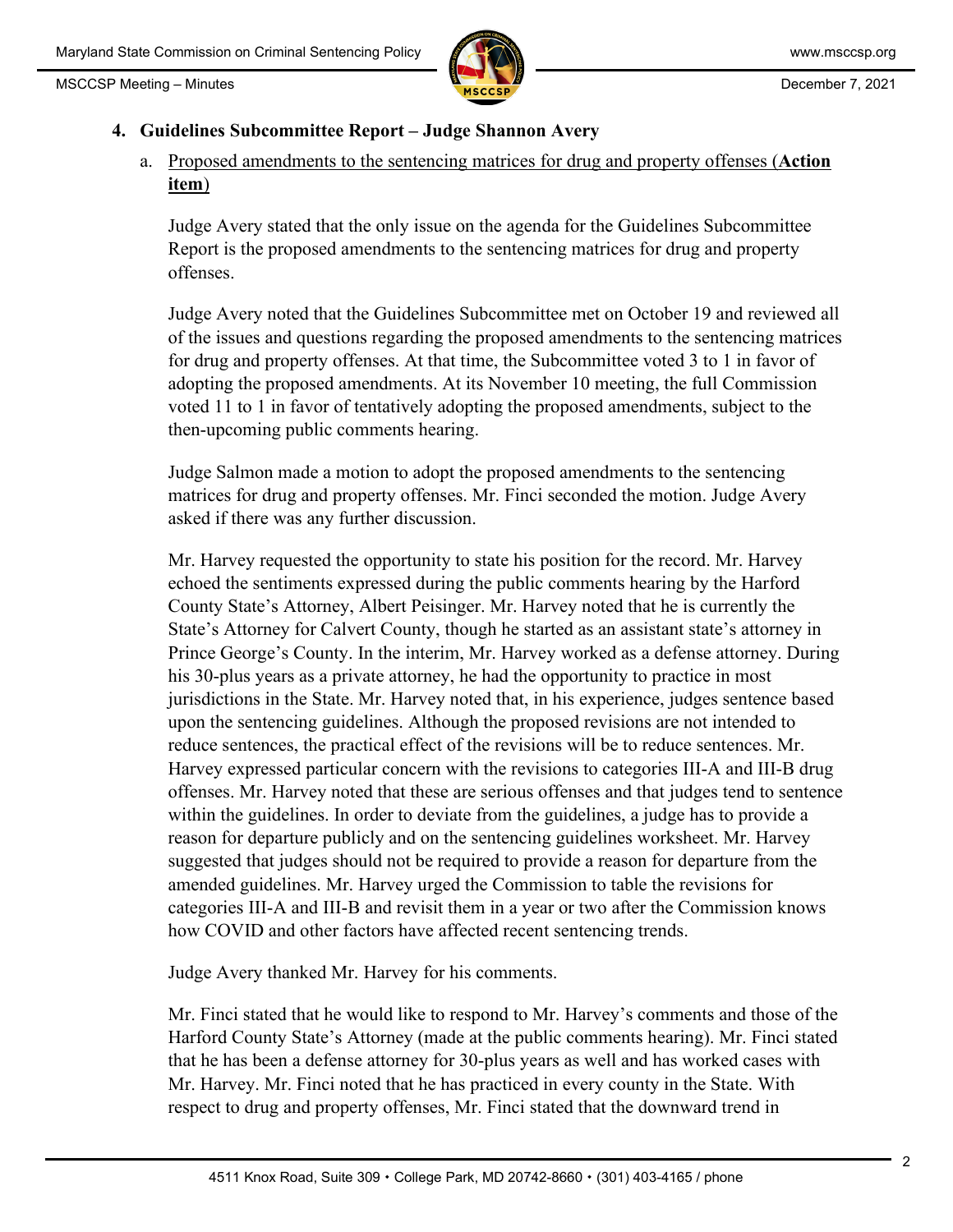

sentence lengths started before the COVID-19 pandemic and even before the passage of the Justice Reinvestment Act. The Commission is only now getting the opportunity to review sentencing data and act accordingly.

Mr. Finci suggested that the guidelines are most important for plea negotiations. Referencing Judge Caroom's earlier comments on plea negotiations and racial disparity (made during the public comments hearing), Mr. Finci suggested that the proposed amendments to the guidelines are one step towards addressing racial disparities in plea negotiations. Mr. Finci reiterated that because the guidelines are so important in the plea negotiation process, and because sentences are trending downward, and because the guidelines are intended to be descriptive, it is imperative that the Commission change them now and approve the amendments.

Dr. Soulé clarified, as reference to comments made by Mr. Peisinger at the public comments hearing regarding the effect of the COVID-19 pandemic on the sentencing data informing the proposed amendments to the guidelines, that the analyses did indicate a COVID discount on sentences. However, when looking at the three-year period covered by the data, 2018-2020, the last 10 months of which occurred during the pandemic, the biggest difference post-COVID was that the number of sentences declined, particularly in circuit courts. Because there were so few cases sentenced in those first 10 months of the pandemic, the COVID-19 pandemic did not affect the data analyzed to develop the proposed amendments to the guidelines.

Judge Wilson confirmed that, in his experience, very few cases were disposed of during the first 10 months of the pandemic.

The proposed amendments to the sentencing matrices for drug and property offenses passed 13 to 1, with 2 abstentions.

Judge Avery stated that she sincerely appreciates all points of view that were expressed from the beginning to the end of the guidelines revision process. Judge Avery noted that the questions raised by Mr. Harvey were vetted and analyzed by the staff. Judge Avery stated that this is why the Commission deliberates on these issues— to ensure that the sentencing guidelines reflect sentencing patterns throughout the State.

# **5. Preliminary review of guidelines compliance and offender/offense scores by race, ethnicity, and gender – MSCCSP Staff**

Dr. Soulé stated that Ms. Bowles would present the memo, *Preliminary Review of Guidelines Compliance and Offender and Offense Scores by Race, Ethnicity, and Gender*.

Ms. Bowles stated that one of the primary goals of the Commission, as articulated in its enabling legislation in the Criminal Procedures Article, is that sentencing should be fair and proportional and that sentencing policies should reduce unwarranted disparity, including any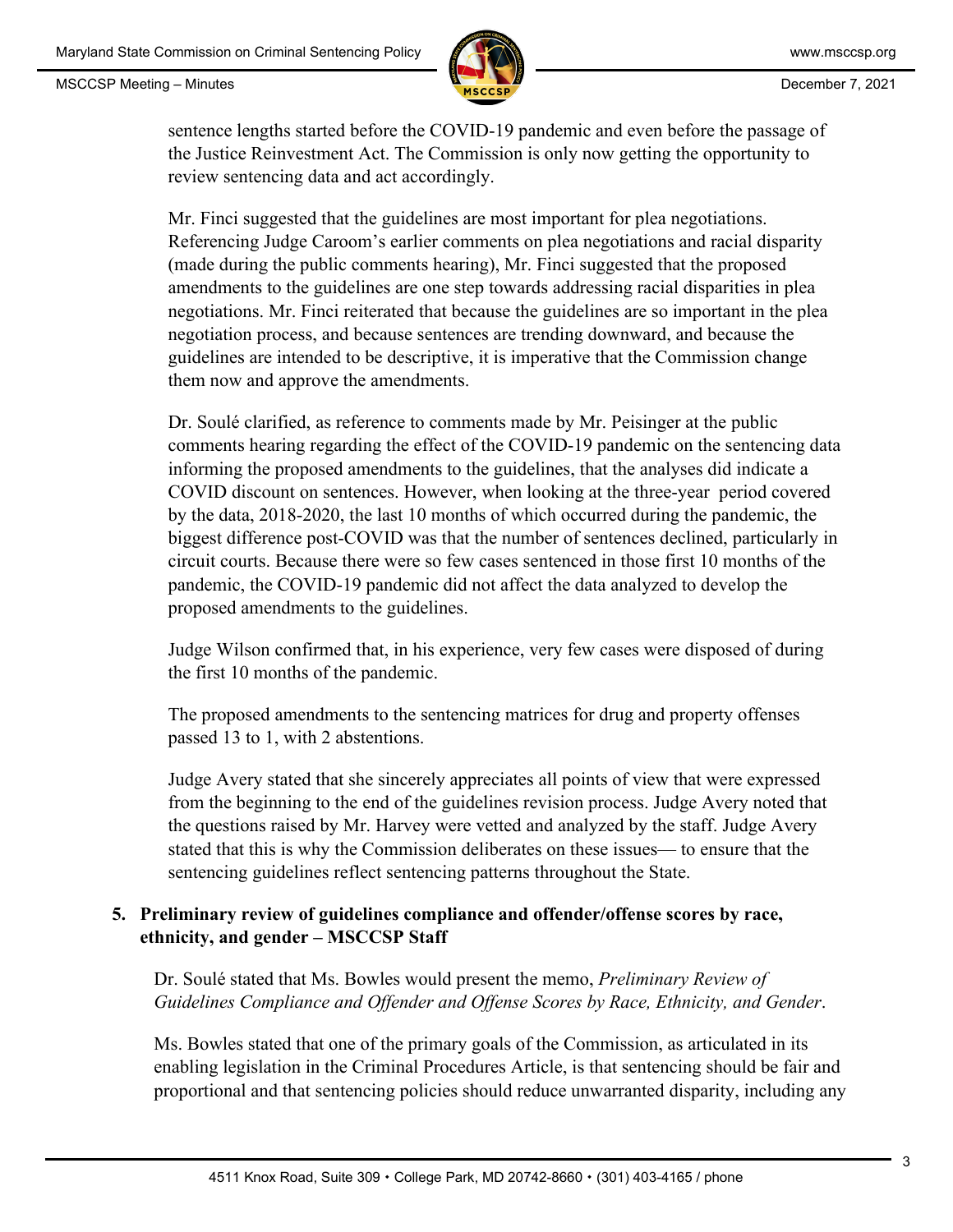

racial disparity, in sentences for defendants who have committed similar crimes and have similar criminal histories. In accordance with this statute, the MSCCSP indicated in its 2020 Annual Report its intent to review, by race, offender and offense score characteristics for guidelines defendants sentenced in Maryland circuit courts. In 2021, the staff began its process of review.

Ms. Bowles noted that additionally, in 2021, the MSCCSP provided data to the Maryland Judiciary's Equal Justice Committee Sentencing Subcommittee to aid in their review of race and gender in sentencing. With their work in mind, the staff expanded the review of offender and offense score characteristics to include both race and gender.

Ms. Bowles stated that the memo presents the results of preliminary analyses looking at sentencing guidelines compliance and offender and offense score characteristics by race and gender. Ms. Bowles briefly discussed the steps taken to clean the sentencing guidelines data and to obtain missing race, gender, and ethnicity data. Ms. Bowles then highlighted the main findings from the preliminary analyses and concluded with next steps.

In terms of next steps, Ms. Bowles stated that the Commission has already received approval from the Department of Public Safety and Correctional Services (DPSCS) to use adult criminal record data, previously obtained as part of the MSCCSP's Juvenile Delinquency Score and Recidivism Analysis (conducted in 2015 through 2017), to examine the offenses that compose guidelines defendants' prior adult criminal records. The staff will analyze the data specifically to determine how often the accumulation of multiple minor offenses results in a major criminal record classification for part C of the offender score. This is an issue that multiple practitioners expressed concern over in the 2020 Criminal Justice Community Survey conducted by the Commission.

Additional areas of analysis include incarceration rates by race/ethnicity and gender, average sentences by type of crime and race/ethnicity and gender, sentencing for offenses that carry mandatory minimums by race/ethnicity and gender, and the sentence as a percentage of the guidelines' midpoint by crime type and race/ethnicity and gender.

Ms. Bowles concluded her summary and turned the discussion over to Dr. Soulé and the Commission.

Dr. Soulé reiterated that there are additional analyses that staff suggest for future consideration. One, staff wants to look closer at the application of weapons points by race, ethnicity, and gender. Two, staff plans to look more closely at the calculation of the prior adult criminal record by race, ethnicity, and gender. Dr. Soulé noted that a judge pointed out that a defendant could be scored as a major prior record based solely on the accumulation of minor misdemeanor offenses, such as trespassing. Dr. Soulé recalled the Commission's previous juvenile delinquency score project. Dr. Soulé noted that Dr. Jinney Smith, the lead researcher from the Maryland Data Analysis Center (MDAC) who worked on the project, had the foresight to make sure that the memorandum of understanding (MOU) between the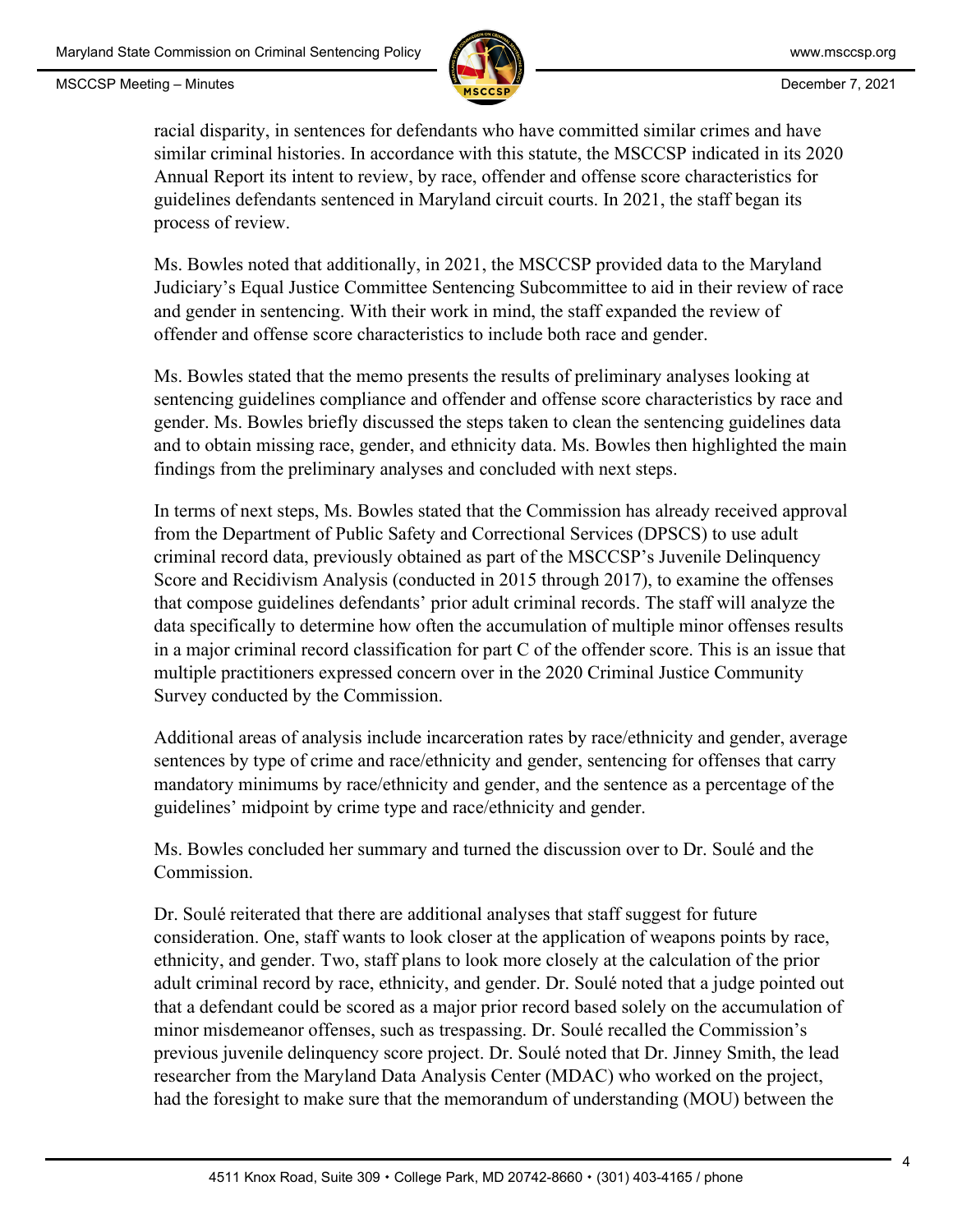

MSCCSP, the Department of Juvenile Services (DJS), and DPSCS allowed for all data collected as part of the study to be reused in future projects. In contrast, a typical MOU states that data obtained for a study can be used only for the specified study and must be destroyed at end of the study. Because this MOU permits reuse of the data, staff can now use the Criminal Justice Information System (CJIS) data obtained as part of the juvenile delinquency score project to determine what offenses makeup the calculation of each guidelines defendant's prior adult criminal record.

Dr. Soulé requested input from Commissioners regarding additional analyses and stated that Commissioners could also email him with ideas.

Judge Wilson asked if staff would break down, in terms of above versus below departure rates, the sentencing guidelines compliance rates by race and gender. Dr. Soulé confirmed that Figures 1 through 4 of the memo contain departure rated percentages.

Dr. Johnson reiterated Judge Caroom's points (made at the public comments hearing), noting that one of the concerns when looking at disparities in sentencing is whether or not the guidelines and judicial discretion are responsible for disparities, or is it something earlier in the process that leads to disparities, such as plea negotiations. Dr. Johnson acknowledged that the Commission does not have data on factors that occur prior to sentencing but given the prevalence of pleas and the importance of plea negotiations, it is important to collect this information.

Dr. Soulé acknowledged that Dr. Johnson raised a fair point. Dr. Soulé noted that just looking at the sentencing guidelines demographic data by race, one can see that a disparity exists even before sentencing. He acknowledged that it is well known that charging decisions play a significant role in sentencing. Dr. Soulé suggested that Judge Caroom's proposal for the Commission is substantial from a resource perspective. He stated that he would have to put more thought into the proposal, but knows that, at a minimum, it would require more staff.

Mr. Harvey stated that he would like to see the Commission address Judge Caroom's concerns.

Senator Sydnor stated that he believes a number of legislators would be supportive of additional resources for the Commission.

Dr. Johnson suggested that, in the meantime, staff look at racial and gender disparities by disposition type.

Ms. Miller asked if the data used for these analyses accounted for juveniles sentenced as adults. Dr. Soulé confirmed that the data include everyone sentenced in adult circuit courts, including juveniles who are waived to adult courts.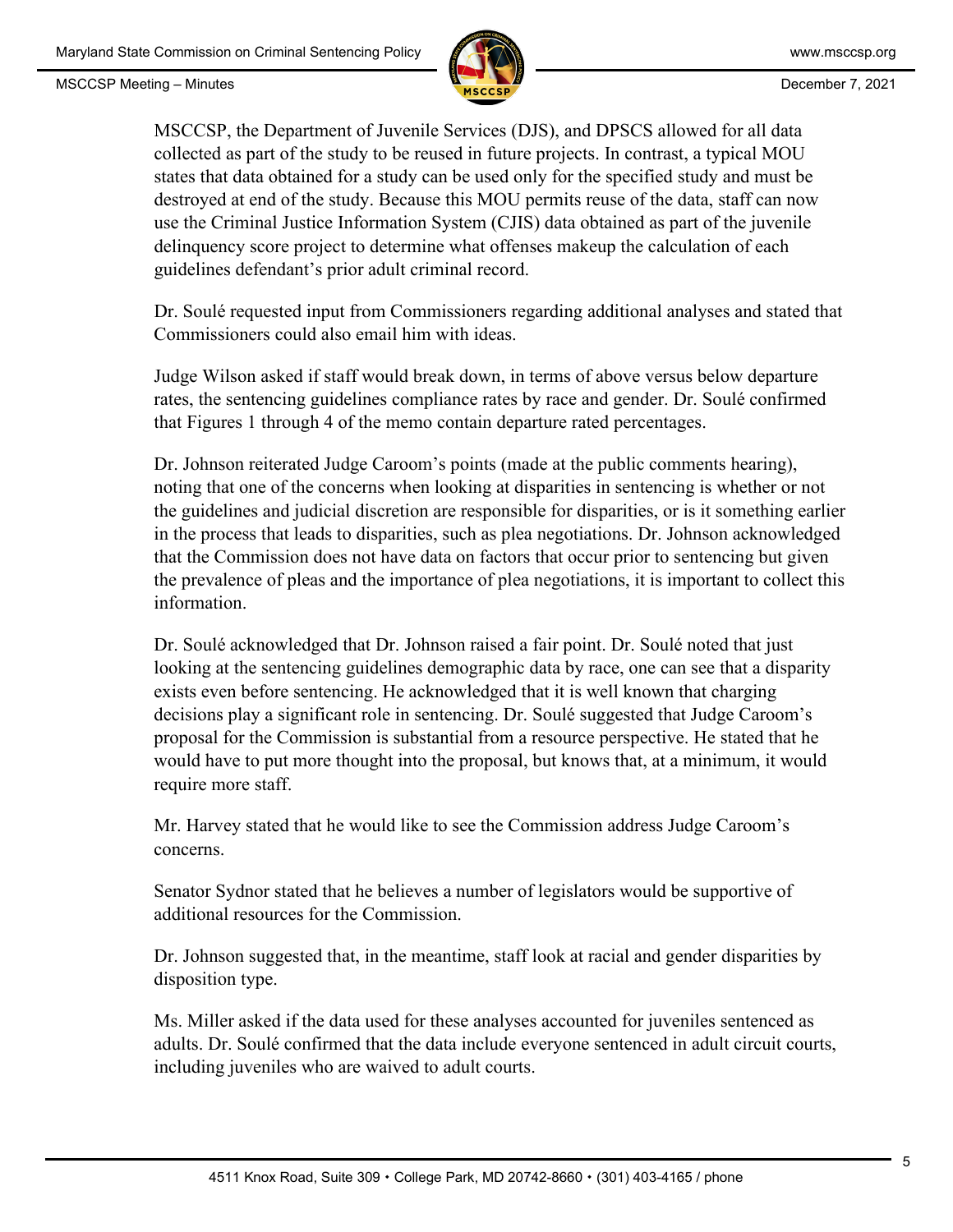

Judge Wilson reiterated that Commissioners could email additional ideas to Dr. Soulé at any time.

### **6. Executive Director Report – Dr. David Soulé**

Dr. Soulé stated that he had five items to report as part of the Executive Director Report.

a. Sentencing guidelines training, judiciary feedback meetings, and community outreach. (**Status report**)

As previously discussed, Dr. Soulé reported that the staff produced a video explaining the purpose of the sentencing guidelines and the process of how the Commission reviewed the guidelines and ultimately adopted revisions to the sentencing matrices for drug and property offenses. Dr. Soulé noted that the video is available to view ondemand on the Commission's website and was distributed to all of the contacts in the Commission's Guidelines E-News distribution list. The Administrative Office of the Courts also distributed the video to all circuit court judges. Additionally, Dr. Soulé reported that on November 18, 2021, he participated in the Maryland Judiciary's Equal Justice Committee's Anne Arundel County Community Forum on Sentencing. The Maryland Judiciary's Equal Justice Committee is hosting community forums across the state to increase understanding of the courts and their services while learning the community's needs and the ways in which the courts can provide better service. Dr. Soulé participated as a panelist in this community forum along with Judges Morris, Klavans, and Butcher from Anne Arundel County, the State's Attorney, the District Public Defender, the Court Clerk, and Dr. Kareem Jordan who is the Director of Diversity and Inclusion at American University. He noted that it was a good educational opportunity to talk about the guidelines and the role that they have in the sentencing process.

#### b. Update on opportunity to visit State correctional facility. **(Status report)**

Dr. Soulé reported that there was limited interest in the correctional facility visit that was originally scheduled for Tuesday, November 23, 2021. It was noted that the week of the Thanksgiving holiday was not the best time to schedule a visit. Accordingly, for anyone who is interested, the Commission will try to reschedule the visit for after the holidays in January or February.

Senator West noted that that the legislative members of the Commission will be busy in January and February but stated that they will not be meeting until the evenings on Mondays. Senator West suggested scheduling the visit on a Monday. Dr. Soulé agreed and stated that he appreciated the feedback.

c. Implementation of proposed revisions to the sentencing matrices for drug and property offenses. **(Status report)**

Next, Dr. Soulé stated that he will review the implementation process for revisions to the sentencing matrices for drug and property offenses. As with any changes to the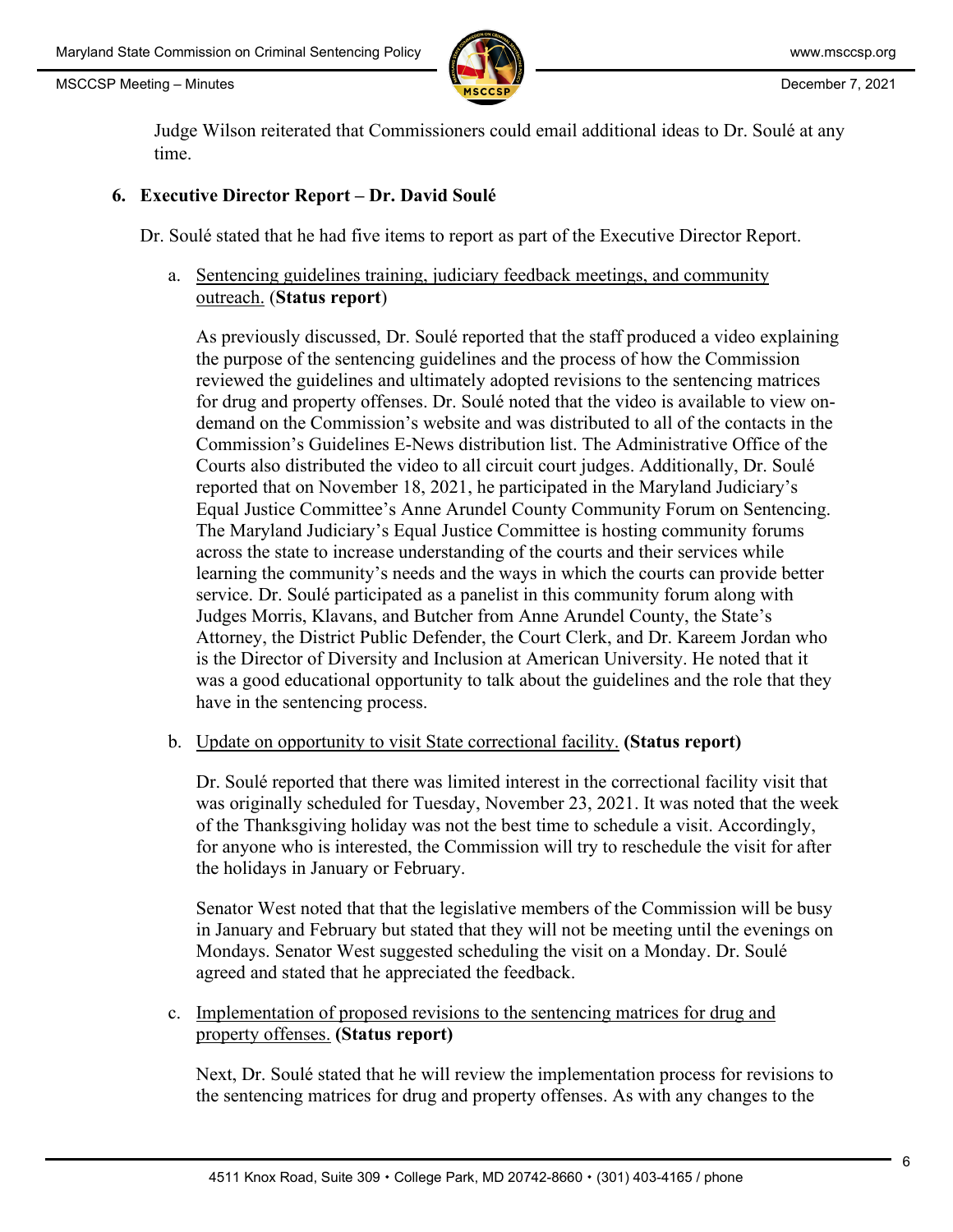

sentencing guidelines, the Commission must promulgate the revisions to the sentencing matrices for drug and property offenses as regulations through the Code of Maryland Regulations (COMAR). Promulgation is a multi-step process. He noted that this process occurs over several months, and regulations do not become effective until the end of the process. Dr. Soulé stated that the promulgation process begins with submitting proposed regulations to the Office of the Attorney General. An Assistant Attorney General reviews proposed regulations to make sure that they are legal. After the Attorney General approves proposed regulations for legality, the next step is to submit the proposal to the General Assembly's Joint Committee on Administrative, Executive, and Legislative Review (AELR Committee).

Next, Dr. Soulé stated that the AELR Committee ensures that proposed regulations are consistent with legislative intent and due process. The Commission can then submit the proposed regulations to the Division of State Documents for a publication in the Maryland Register. A 45-day comment and review period follows publication. Following the comment and review period, the Commission may formally adopt the regulations by submitting a Notice of Final Action to the Division of State Documents for publication in the Maryland Register. Regulations may not become legally effective until at least 10 days after publication of the Notice of Final Action.

In addition to the COMAR promulgation process, Dr. Soulé reported that the Maryland Automated Guidelines System (MAGS) will require programming changes to reflect the revisions to the sentencing matrices for drug and property offenses. After programmers change the underlying sentencing recommendations, MSCCSP staff will then need to test the system to make sure everything is functioning properly. Finally, Dr. Soulé noted that the MSCCSP staff will also need to update all of the various sentencing guidelines instructional materials, including the Maryland Sentencing Guidelines Manual, the MAGS User Manual, and the MSCCSP website, to reflect the guidelines revisions.

Given all of the necessary steps, reviews, waiting and comment periods, time for programming and testing MAGS, and updates to the instructional materials, Dr. Soulé stated that July 1, 2022, was identified as the earliest feasible effective date for final adoption of the revisions to the sentencing matrices for drug and property offenses. This timeline would mirror that of the July 2016 revisions to the sentencing matrix for seriousness categories IV and V drug offenses. He further noted that a Guidelines E-News will be distributed to criminal justice stakeholders in advance of this date as a notification of the pending guidelines revisions for all circuit court cases sentenced on or after July 1, 2022.

Mr. Finci noted that when the Commission went through this process in 2015, MSCCSP staff sent out notice shortly after the Commission's vote to practitioners and criminal justice stakeholders explaining that changes were forthcoming. Mr. Finci asked if this protocol could be repeated.

Dr. Soulé confirmed that an email was sent in January 2016, shortly after adoption of the revisions to the sentencing matrix for seriousness categories IV and V drug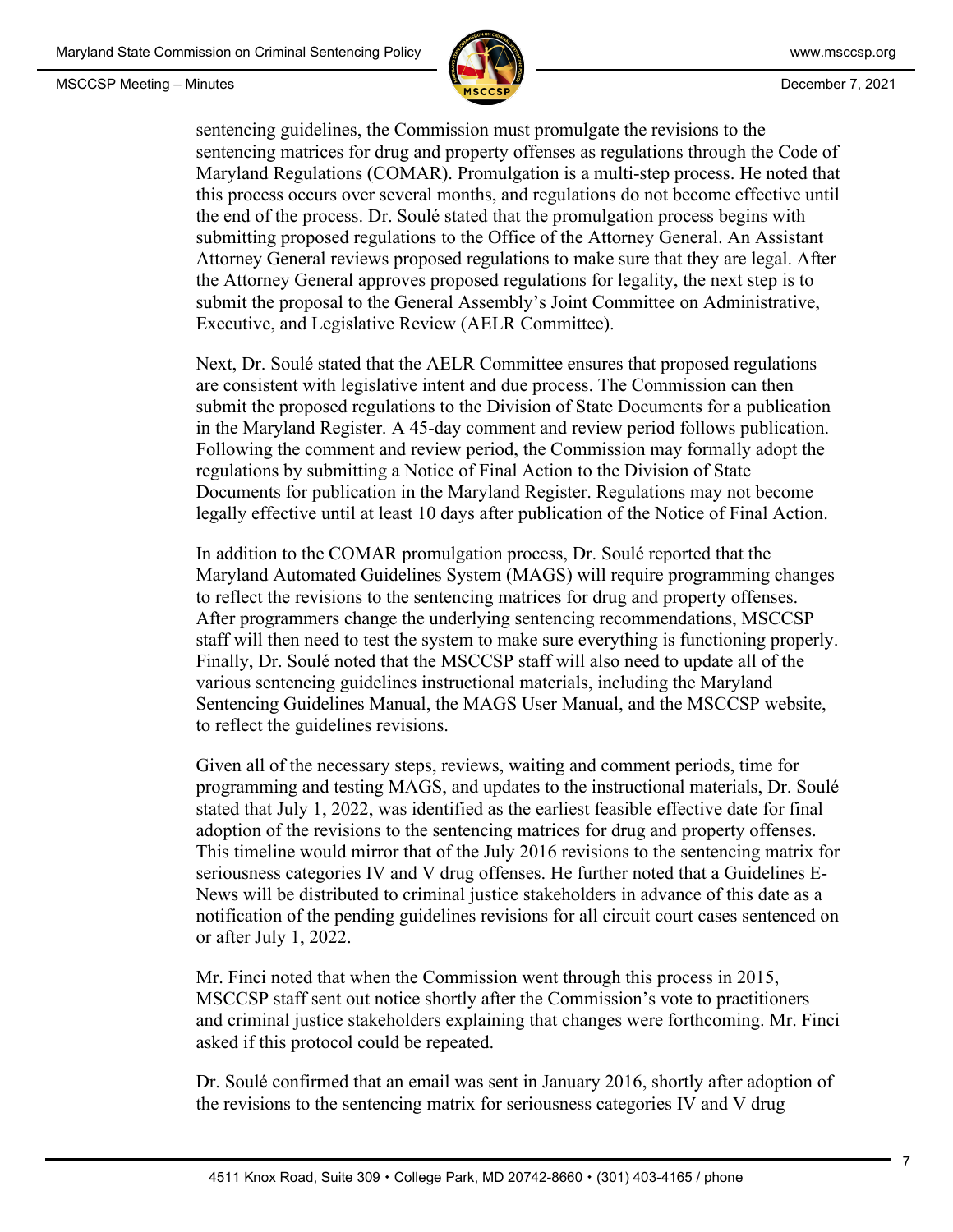

offenses. The email noted what the proposed amendments were and when they would go into effect. Assuming there was no objection, Dr. Soulé stated that the staff could proceed with a similar protocol regarding the new amendments.

Mr. Harvey stated that he did not have an objection but emphasized that the official effective date should be made clear. Dr. Soulé agreed and reiterated that the amendments would not be deployed in MAGS until their effective date.

## d. Review of protocol for MSCCSP response to legislative proposals. **(Status report)**

Dr. Soulé reminded Commissioners that in 2019, the MSCCSP adopted a protocol for when there is legislation introduced that specifically affects the Commission. Given that the General Assembly is in special session now, and regular session starts next month, and considering that the Commission has five new Commissioners appointed since this time last year, he thought it would be helpful to review the protocol.

Given that the Commission does not meet typically during the legislative session, Dr. Soulé stated that the Commission adopted a policy to guide future responses to legislation that directly affects the sentencing guidelines and/or the operations of the Sentencing Commission.

Dr. Soulé referred Commissioners to the distributed document titled, *Policy for the MSCCSP Response to Legislative Proposals*.

The Commission adopted the following proposal:

- 1. The MSCCSP staff shall identify legislative proposals that will affect the sentencing guidelines and/or the MSCCSP's operations.
- 2. The staff shall promptly notify the MSCCSP Chair of such proposals and the bills' hearing dates before the relevant legislative committees, when known.
- 3. The MSCCSP Chair and/or MSCCSP staff will schedule a conference call for the full Commission with the purpose of soliciting feedback and to request a vote whether to support, oppose, or take no position on the proposed legislation. The MSCCSP will provide prompt notice of the scheduled date and time for the conference call and will offer public access to the teleconference by publishing a call-in number on the MSCCSP website. Furthermore, the MSCCSP website now includes an announcement that the Commission may need to meet on short notice when the General Assembly is in session.

The MSCCSP will adopt the majority position of the voting Commission members, provided that a quorum of Commission members participates in the conference call.